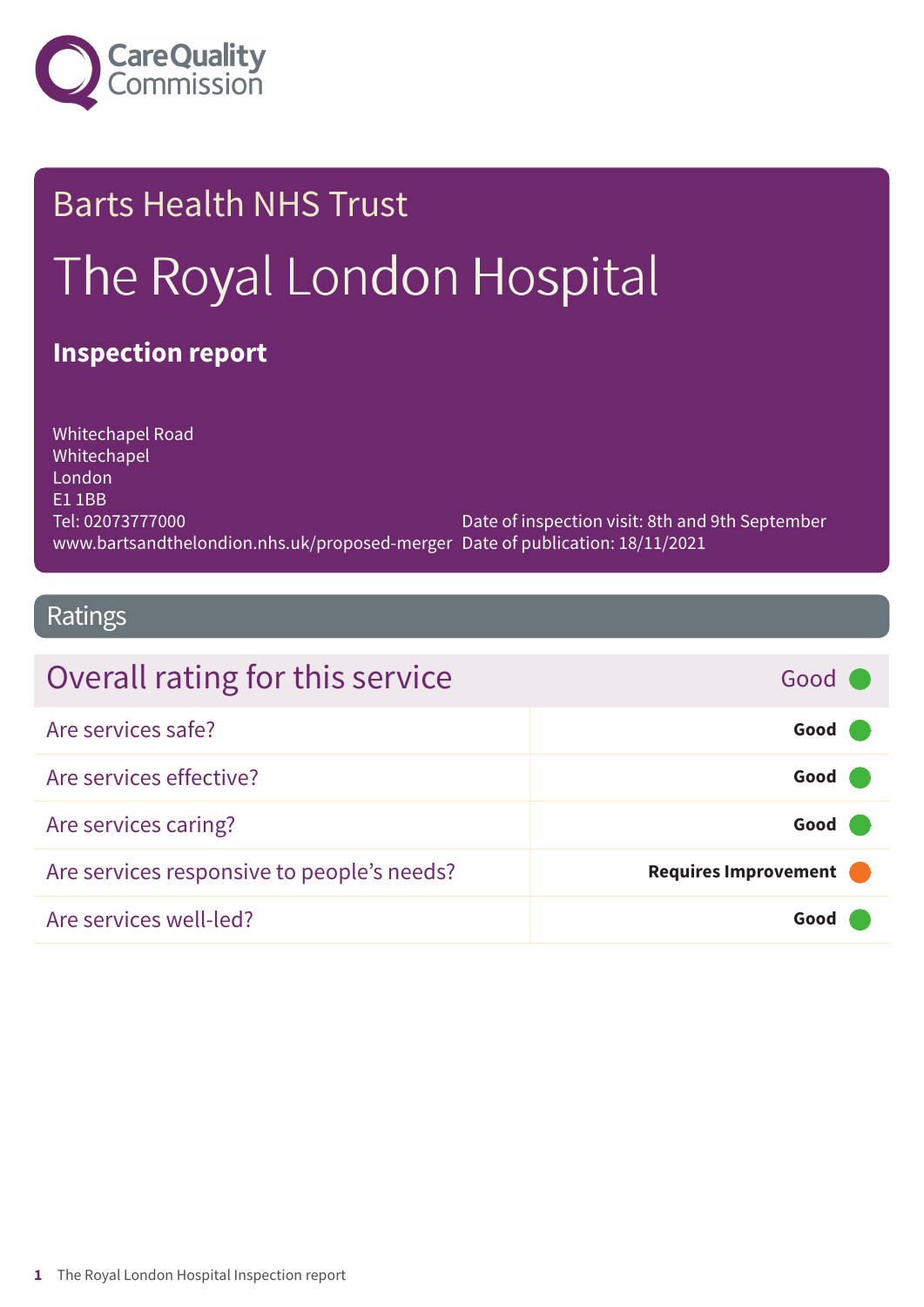## Our findings

### Overall summary of services at The Royal London Hospital

#### **Good –––** うそ

In September 2021 we carried out an unannounced follow-up inspection of diagnostic imaging at the Royal London Hospital. The inspection was to investigate if the trust had addressed warning notices we had issued following an inspection of diagnostic imaging in May 2021.

The warning notices issued in May 2021 related to Key Lines of Enquiry (KLOEs) in the safe and well led domains. At this inspection we found:

• The provider has complied with the warning notices issued in June 2021. The provider had made improvements to ensure that diagnostic imaging services had more oversight of staffing rotas and risk assessments.

This service has not previously been inspected and rated as a standalone service. As this inspection was a follow up inspection and we did not inspect all key lines of enquiry, we did not rate the service from this inspection.

See the diagnostic imaging section for more information on what we found.

#### **How we carried out the inspection**

We visited all areas of the diagnostic imaging service. This included visiting all treatment rooms and waiting areas. We spoke with 25 members of staff which included departmental and divisional managers, speciality leads, radiologists, superintendent radiographers, radiographers, radiography assistants, and senior hospital and trust leadership. We reviewed documents that related to the running of the service including staffing rotas, policies, standard operating procedures, equipment, meeting minutes, incident investigations, as well as additional evidence provided by the trust post-inspection.

You can find further information about how we carry out our inspections on our website: https://www.cqc.org.uk/ whatwe-do/how-we-do-our-job/what-we-do-inspection.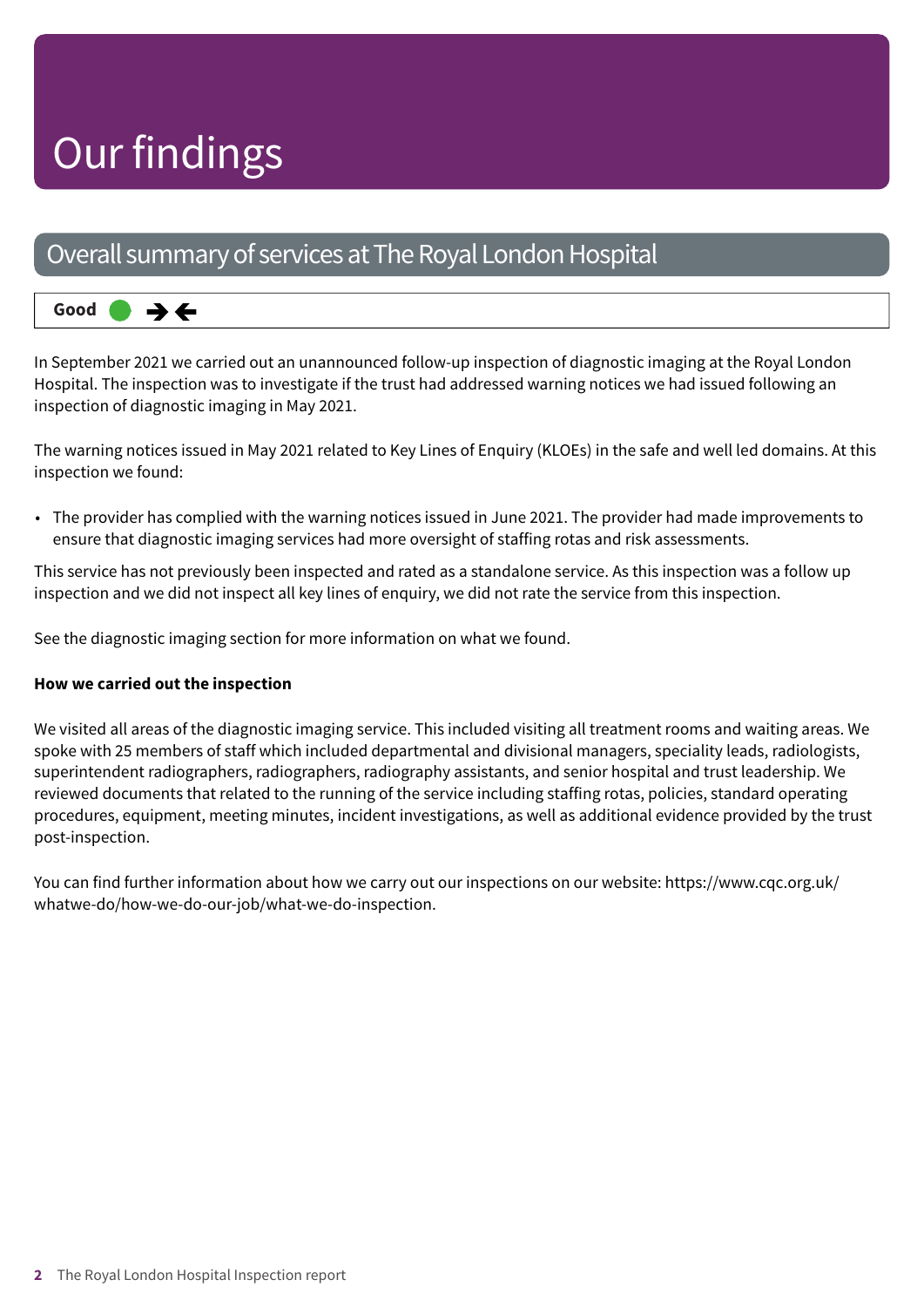## Diagnostic imaging



During this inspection we looked only at specific aspects of the safe and well led domains relating to open warning notices. Please see the overall summary for more information.

#### **Staffing**

At the last inspection, the service could not evidence sufficient oversight of the radiographers staff rota. At this inspection, we found that managers could demonstrate improved oversight of the rota and support from staff to **provide out of hours cover.**

At the last inspection in May 2021, we viewed the staffing rota, of which eight weeks were available, which did not adequately evidence consistent out of hours cover of radiographers. The trust had one staff rota system for recording 9am to 5pm (regularly contracted) hours, and another rota system for recording shifts outside of these hours. Multiple staff stated that switching of shifts occurred informally outside of either of these rotas. These concerns were corroborated by both frontline and managerial staff on both sites and on the staff rota we saw.

Following the inspection in May 2021, the departmental leadership took steps to improve managerial oversight of staffing and mitigate the risk of informal shift swapping.

The department removed the use of the separate system for recording out of hours shifts for staff in June 2021 and transferred all existing shifts to a single source for recording staff shifts. This allowed more effective monitoring of shifts both in and out of hours, and allowed managers more oversight of skill mixes between shifts. Managers could also quickly review the total hours worked for individual staff (for compliance with the European Working Time Directive). Following this inspection we reviewed four weeks of staff rotas and found they reflected improved oversight of rostering staff for shifts, including out for hours cover, across imaging specialities.

The rollout of a single staff rostering tool was supported initially by a weekly rostering steering group, which provided an effective transition from two rostering systems into one single system. We also saw evidence of involvement from the trust rostering software team to provide training and support to rostering leads. Following inspection, we viewed site level imaging improvement actions plans which reflected a measured approach to rolling out changes to rotas and informing staff about those changes.

Managers also introduced a standard operating procedure (SOP) to standardise the process by which staff could swap shifts and how swaps could be authorised. The SOP was developed with input from diagnostic imaging staff and formalised the role of managers in authorising the swapping of shifts as a necessary part of the process. We viewed evidence which showed that the need for compliance with this SOP was reinforced in staff huddles and in improvement plans for imaging. This improved the reliability of staff rotas accurately identifying which staff members were on site, at any given time.

Both divisional leadership and frontline staff we spoke with on this inspection stated that the changes in rostering and communication provided better oversight of staff rotas and reduced informal shift swapping.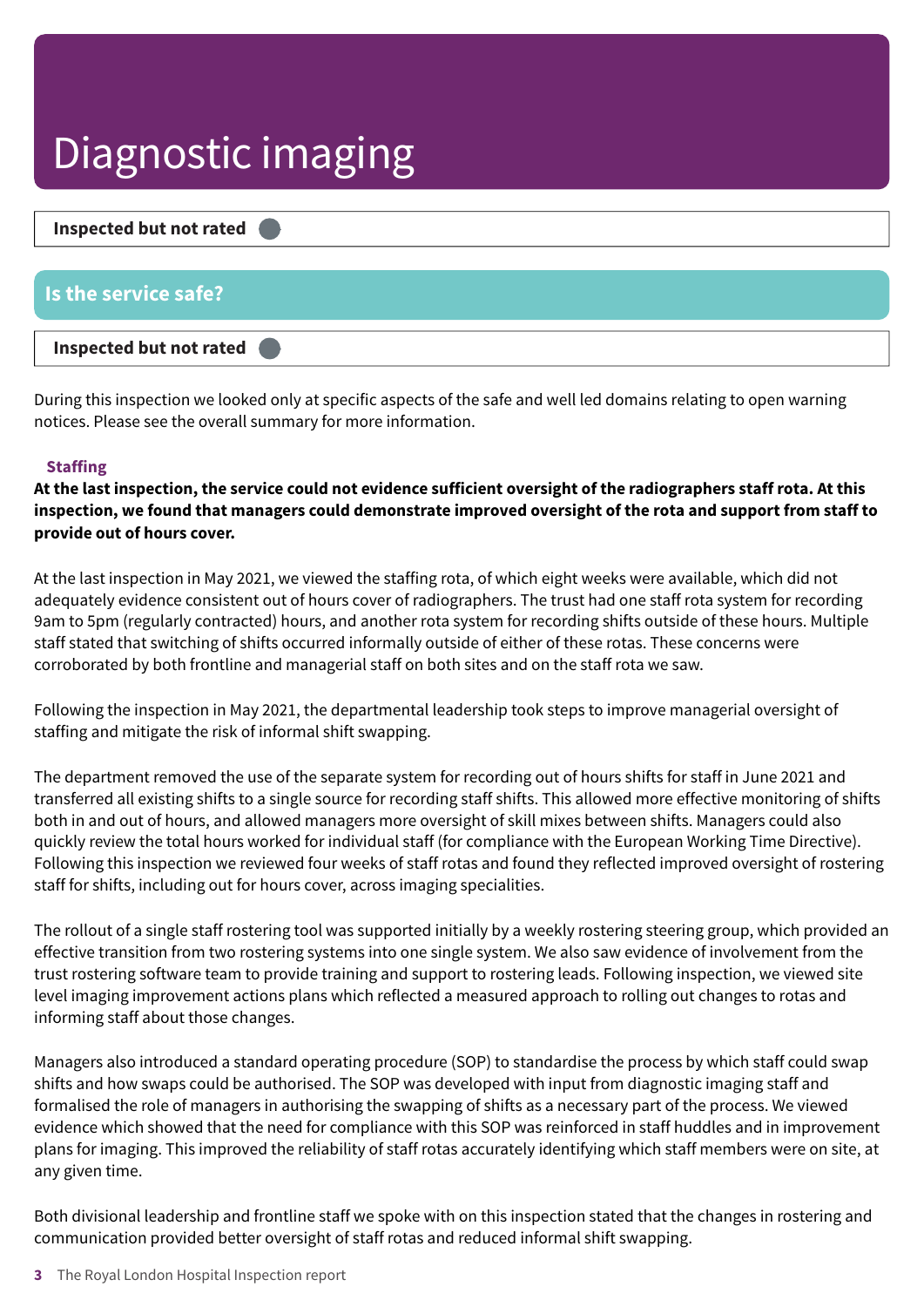## Diagnostic imaging

#### **Is the service well-led?**

#### **Inspected but not rated –––**

During this inspection we looked at specific aspects of the well-led domain. Please see the overall summary for more information.

**At the last inspection, the service could not demonstrate sufficient governance processes for the completion, monitoring, and dissemination of risk assessments. At this inspection, we found that managers could demonstrate improved governance processes for diagnostic imaging services, and staff were more aware of the processes for managing risk.**

At the last inspection in May 2021, we found that the service was not adequately completing or monitoring risk assessments for imaging equipment or the environment, therefore we were not assured as to the overall safety of patients undergoing diagnostic imaging and screening procedures at the hospital. The service could not demonstrate there were sufficient governance processes in place for the completion, monitoring, and dissemination of risk assessments in the service. Service and radiation safety leads in imaging areas were also unable to consistently provide or identify where risk assessments were managed, disseminated or reviewed. Additionally clinical staff we spoke to that worked with imaging equipment were often unaware of specifics risks presented by the equipment, where to access information on risks, and what contingency actions should be taken in the event of an incident or need for an emergency stop.

Following the inspection in May 2021, the leadership took steps to improve the completion of risk assessments and staffwide awareness of risk management within the imaging department. The trust acknowledged that the initial departmental review identified necessary improvements were required in governance processes for risk assessments, and that many risks assessments were not in the current trust radiation risk assessment template (or were readily available to staff).

On this inspection, we found that the risk assessments we reviewed had now been updated, transferred into the up to date format, and a process for validation and review had been introduced. This included oversight of risk assessments by radiation safety leads, with local risk management plans developed in conjunction with site imaging staff to ensure risk mitigation measures reflected each modality and location.

As well as improved site-level oversight of governance and risk related to imaging equipment, imaging departments in each hospital continued cross-site collaboration with other trust imaging departments. This would allow imaging specialities across the trust to maintain benchmarking, information sharing, and shared learning while also being part of the site-level governance and leadership structures. Senior managers for the department we spoke with suggested "imaging board" would be similar to other cross-site specialities such as maternity or cancer care. Following inspection we reviewed the minutes of the first imaging board meeting, which reflected participation from imaging departments across the trust.

Attendance and the structure of governance meetings had also changed following the last inspection. Local imaging governance meetings had updated the processes for consistently signing off risk assessments. The monthly Radiation Protection Committee for the site was now also led by hospital medical director, which staff stated had improved the scope and inclusion of the meeting.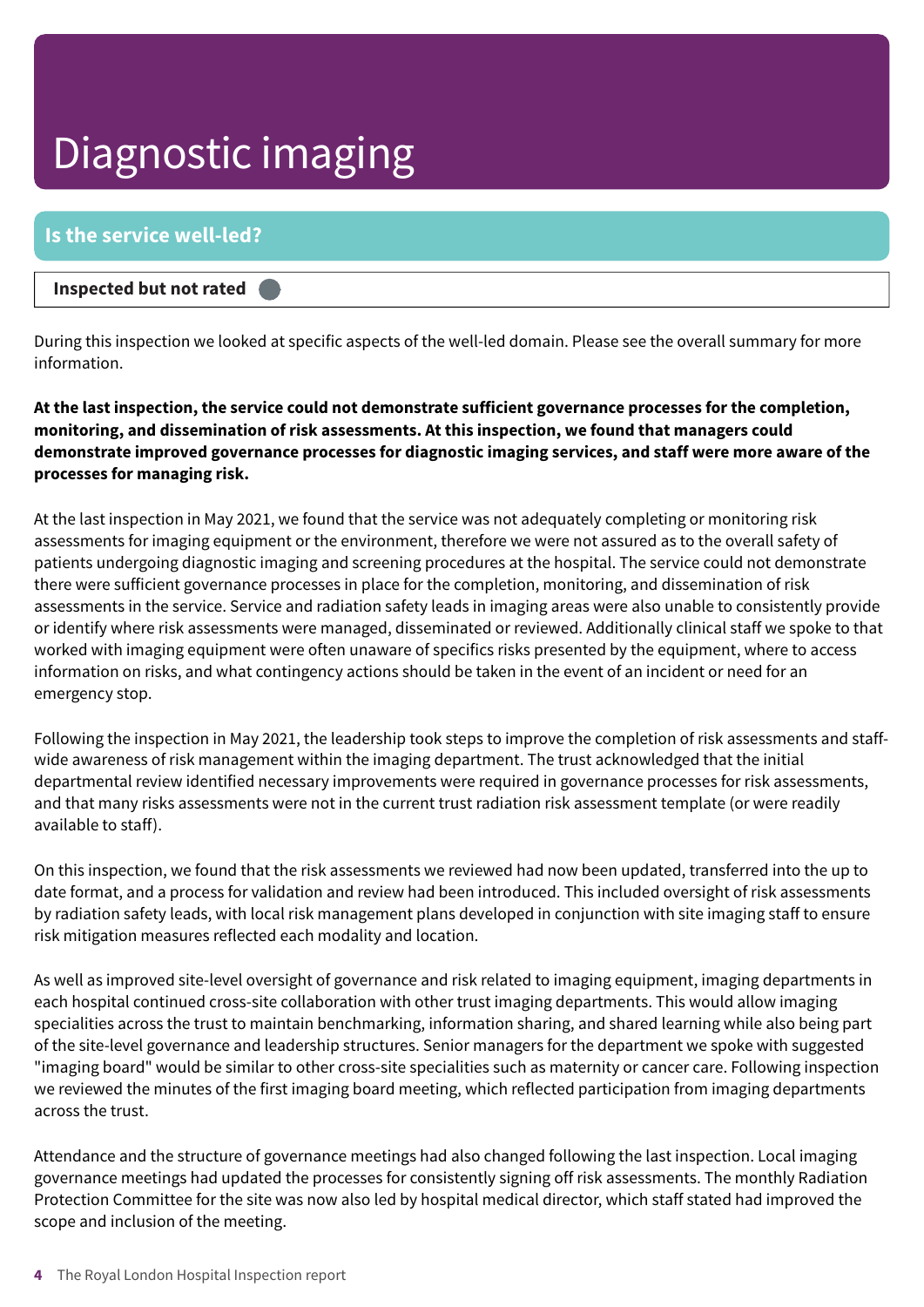## Diagnostic imaging

On inspection we observed that imaging departments displayed more visible and up to date information on how to access specialist advice and support, such as who the local radiation protection advisers (RPA), radiation protection supervisors (RPS), and Medical Physics Experts (MPE) were, and how to contact them. Divisional leads for the imaging department for this site had also developed an intranet resources for imaging staff, which included quick access to risk assessments and risk management plans, staffing rotas, polices, and other learning resources.

At the time of this inspection, the imaging departments had recently transitioned from being a subdivision of Clinical Support Services (a cross-site division within the trust) to being managed more directly by the site hospital leads. The long term arrangements for the governance and leadership structures under this new division were not solidified, however the imaging departments continued in carrying out both the monthly governance meetings, Radiation Incident Review Meeting (RAIN) and Diagnostic Imaging Governance Group (DIGG), alongside the imaging improvement plan meetings.